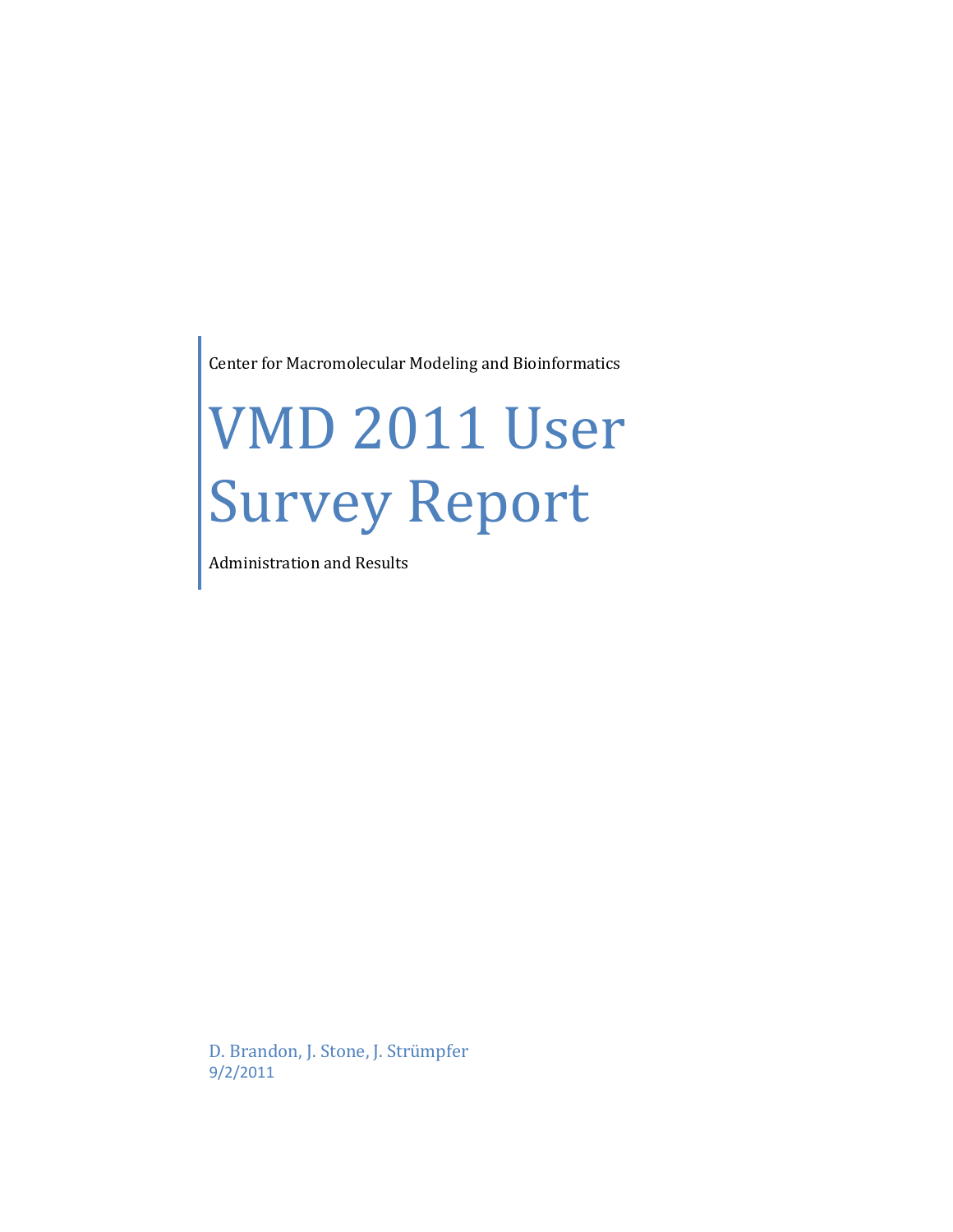# VMD 2011 SURVEY REPORT

<span id="page-1-0"></span>D. Brandon, J. Stone, J. Strümpfer

# **Executive Summary**

The 2011 VMD User Survey was announced to a random portion of 56,575 VMD 1.8.7 and 1.9 users on August 2, 2011 and ran until August 8 of that year. Survey questions examined user satisfaction, the impact of the program on work quality, and user ratings of existing and planned features.

- A total of 934 usable responses were returned for the survey, a sample which provides a confidence level of 95% and a confidence interval of +/-3% (i.e., one is 95% confident that an answer from the sample represents the population value at plus or minus 3%)
- 94% of respondents indicate they use VMD for research
- 47% of users reported that they do biomedically relevant work with NAMD
- 16% of all respondents reported at least partial NIH funding
- Most users, 73%, have more than one VMD user at their site, and 60% use VMD for all or most of their molecular visualization tasks
- 90% of users are satisfied with VMD
- 87% of respondents indicated that VMD is important to their research
- 82% of users indicated that VMD has improved the quality of their work
- When asked to rate planned VMD features, the greatest interest was in improving built-in trajectory analysis capabilities, improving publication rendering features, and in the capability to analyze/visualize simulation trajectories larger than available computer memory.

# <span id="page-1-1"></span>**Overview**

VMD (Visual Molecular Dynamics) is a molecular visualization program for displaying, animating, and analyzing large biomolecular systems using 3-D graphics and built-in scripting. More information about the program is available at the VMD home page (www.ks.uiuc.edu/Research/vmd). The VMD 2011 survey is part of an ongoing effort (similar surveys were conducted in 2006, 2003 and 2000) to ensure that VMD is up to date, relevant, and of high quality. VMD users were identified via registration records, and contacted via email with requests that they complete an on-line survey during August 2011 (see appendix for survey questions; the survey form is available here: www.ks.uiuc.edu/Research/vmd/survey/survey2011.html). The following report details the administration and results of the survey.

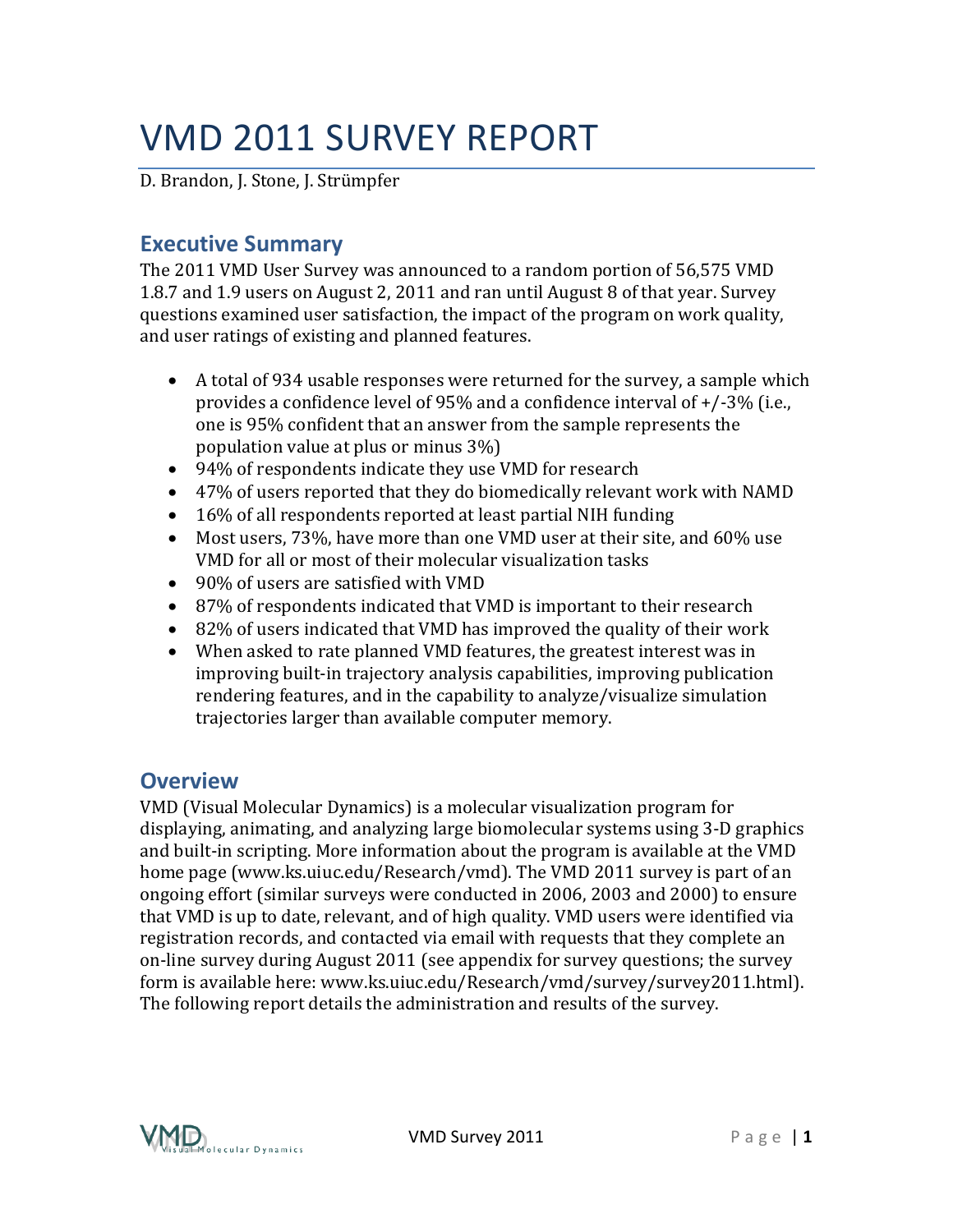# **Contents**

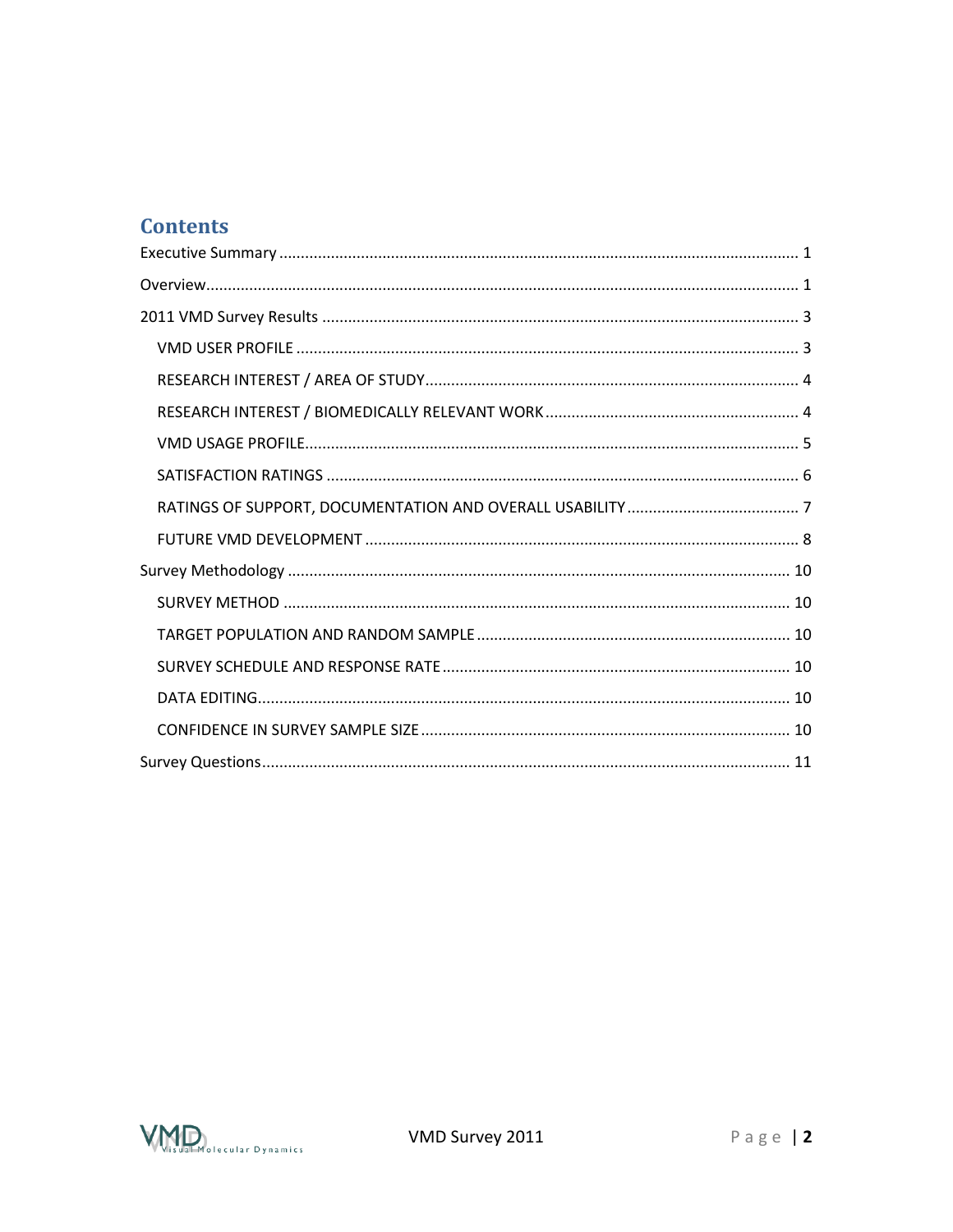### <span id="page-3-0"></span>**2011 VMD Survey Results**

#### <span id="page-3-1"></span>**VMD USER PROFILE**

- 92% of users report academic affiliations
- 47% of respondents use VMD for biomedically relevant work
- 94% of respondents use VMD for research; 16% reported NIH funding



|<br>olecular Dynamics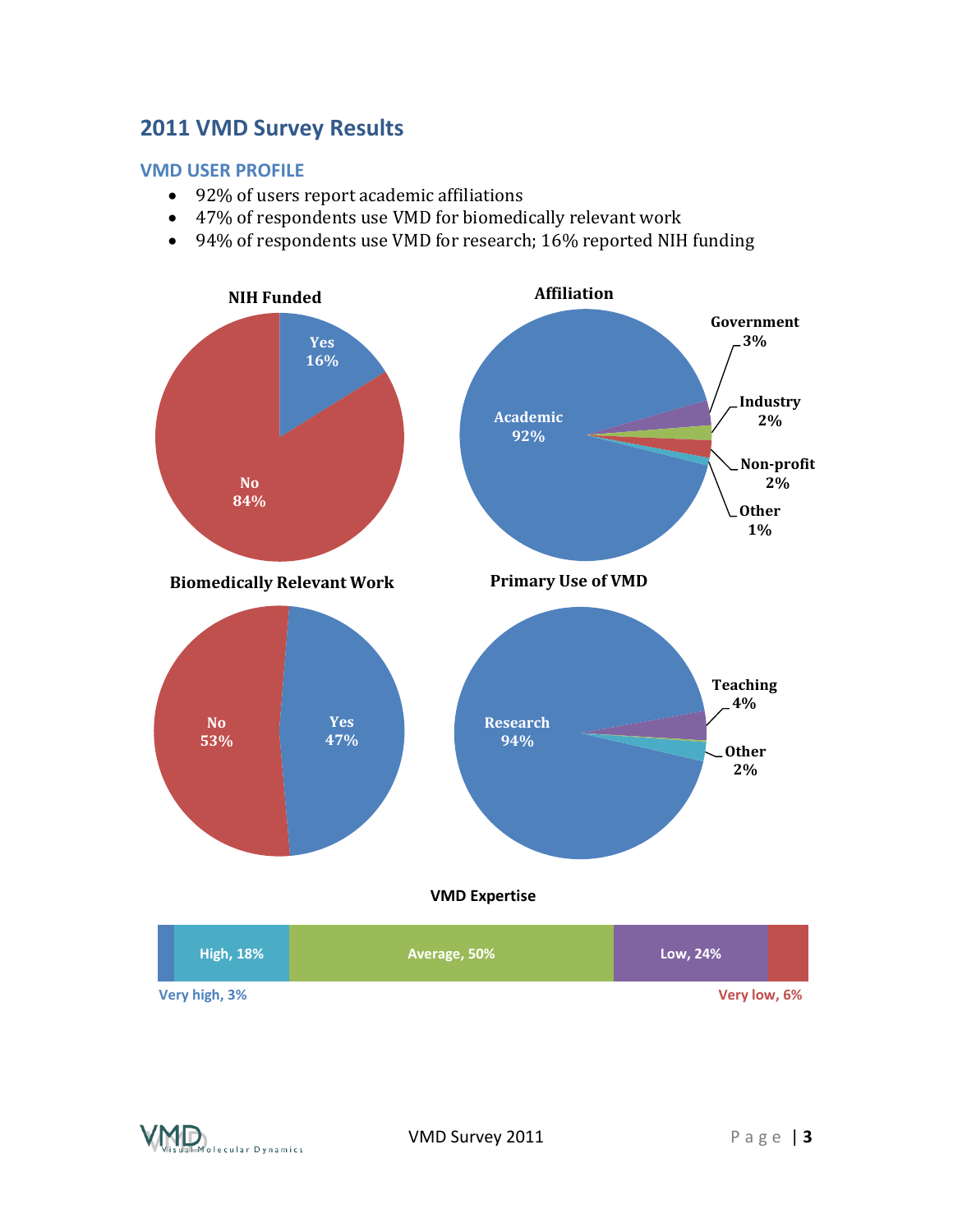#### <span id="page-4-0"></span>**RESEARCH INTEREST / AREA OF STUDY**

 Chemical Sciences, Molecular Biology, and Computational Biophysics encompass 71% of the areas of study of VMD users



#### <span id="page-4-1"></span>**RESEARCH INTEREST / BIOMEDICALLY RELEVANT WORK**

 Drug delivery and Design, Protein Conformation and Function, and General Disease Related Research describe 68% of the biomedically related work of VMD users



lecular Dynamics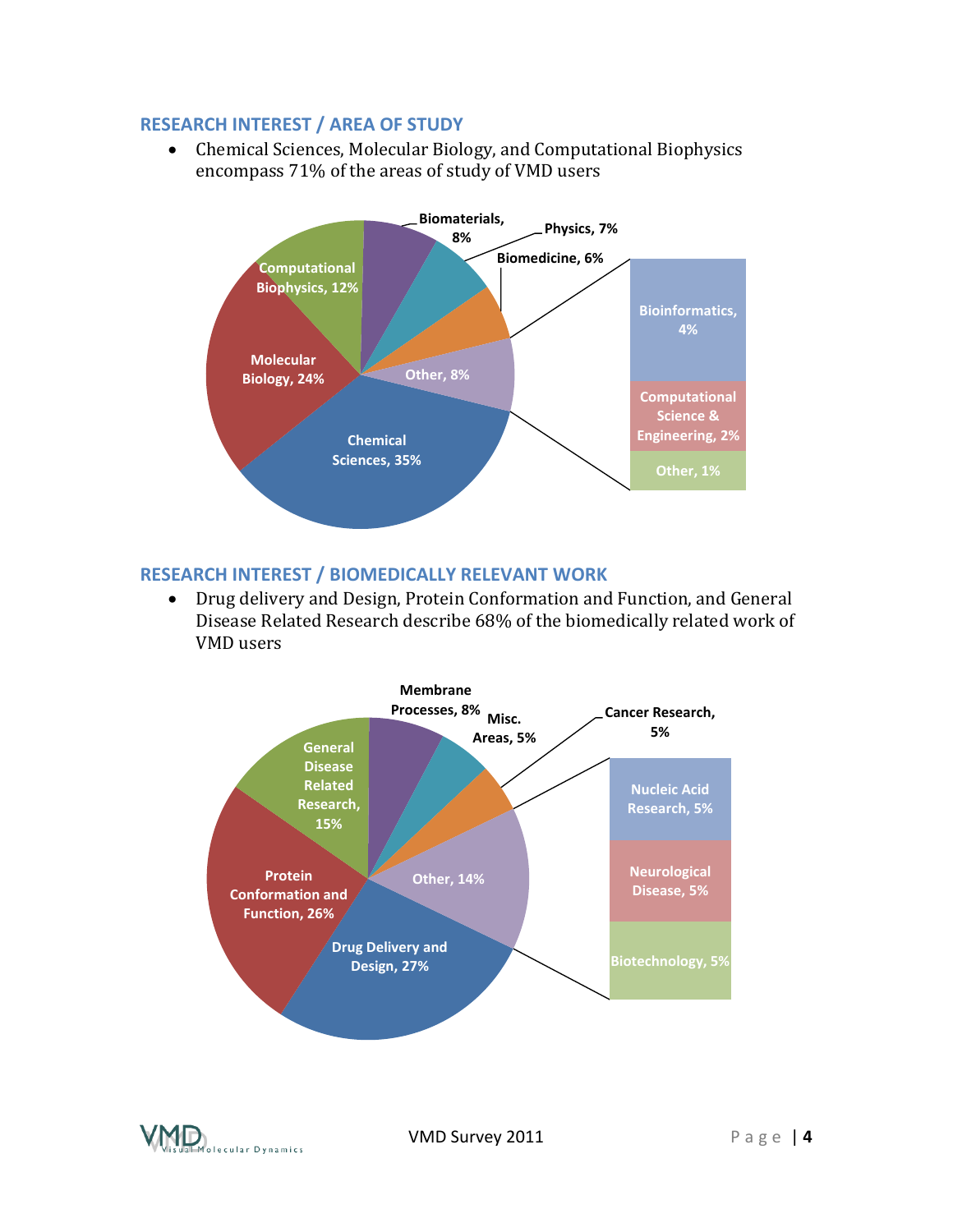#### <span id="page-5-0"></span>**VMD USAGE PROFILE**

- 60% of respondents report using VMD for most or all of their molecular visualization tasks.
- Most respondents have 2-4 VMD users at their site, and a slight majority favors the Unix/Linux platform
- Almost 34 of respondents report using the VMD tutorial



GAMESS LAMMPS 6% 7%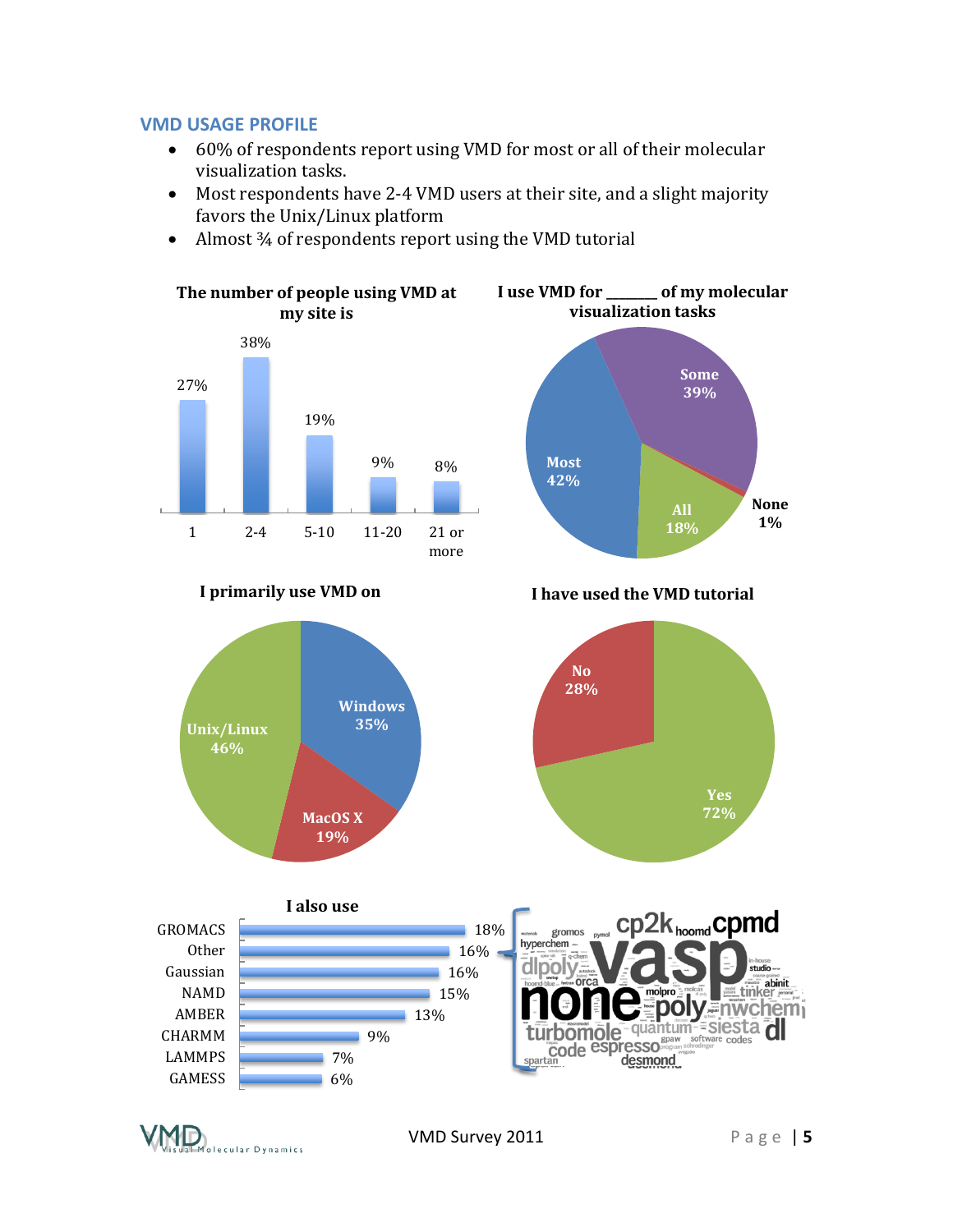#### <span id="page-6-0"></span>**SATISFACTION RATINGS**

- 90% of users strongly agree or agree that they are satisfied with VMD
- 87% of respondents indicate that VMD is important to their research
- 82% agree that VMD has improved the quality of their work
- 81% of users indicate not having VMD available would hinder their research productivity

Percentage agreement with the statement "I am satisfied with VMD"

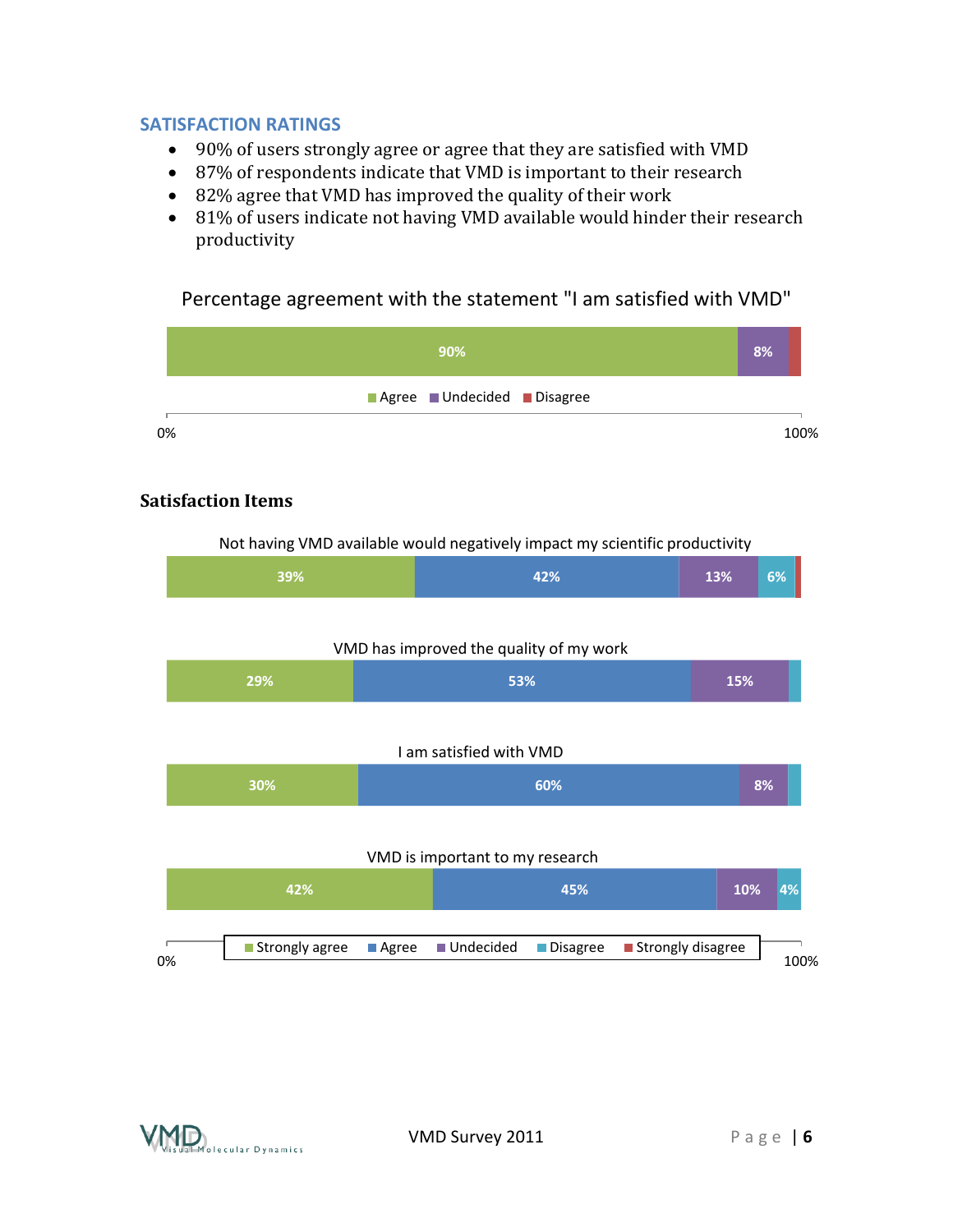#### <span id="page-7-0"></span>**RATINGS OF SUPPORT, DOCUMENTATION AND OVERALL USABILITY**

- Primary reasons for using VMD are that it is useful, reliable and free.
- 75% of respondents feel that VMD is better than other programs.
- 70% of respondents indicate that VMD is user-friendly, and 68% agree that it is easy to learn how to use VMD



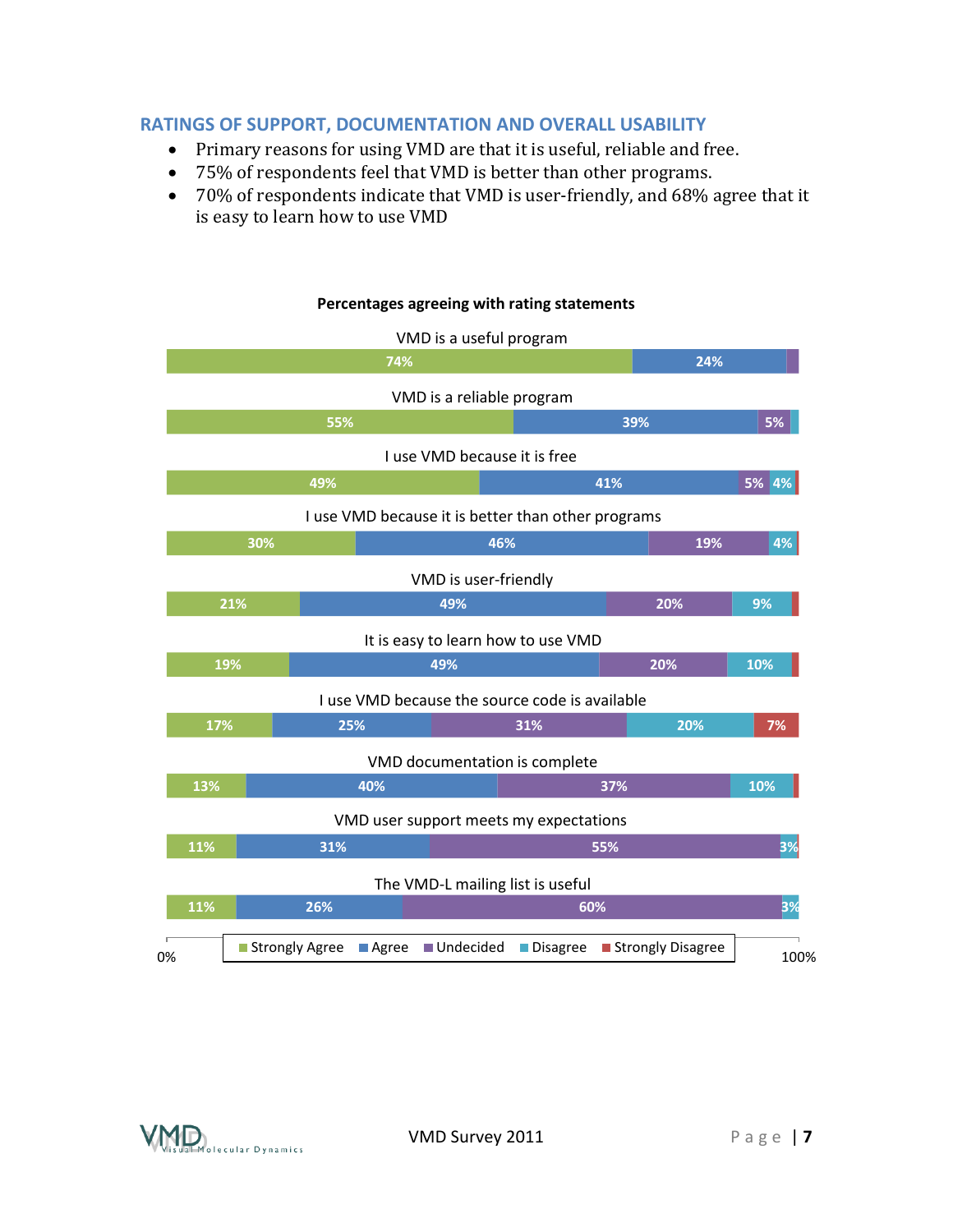#### <span id="page-8-0"></span>**FUTURE VMD DEVELOPMENT**

- Improving the built-in trajectory analysis capabilities of VMD is a priority for 74% of survey respondents
- 73% of users agree that improving the publication rendering features of VMD is a priority
- 70% of respondents would like to see VMD analyze/visualize simulation trajectories larger than available computer memory (out-of-core processing)



**Rate the importance of the following PLANNED features to your work**

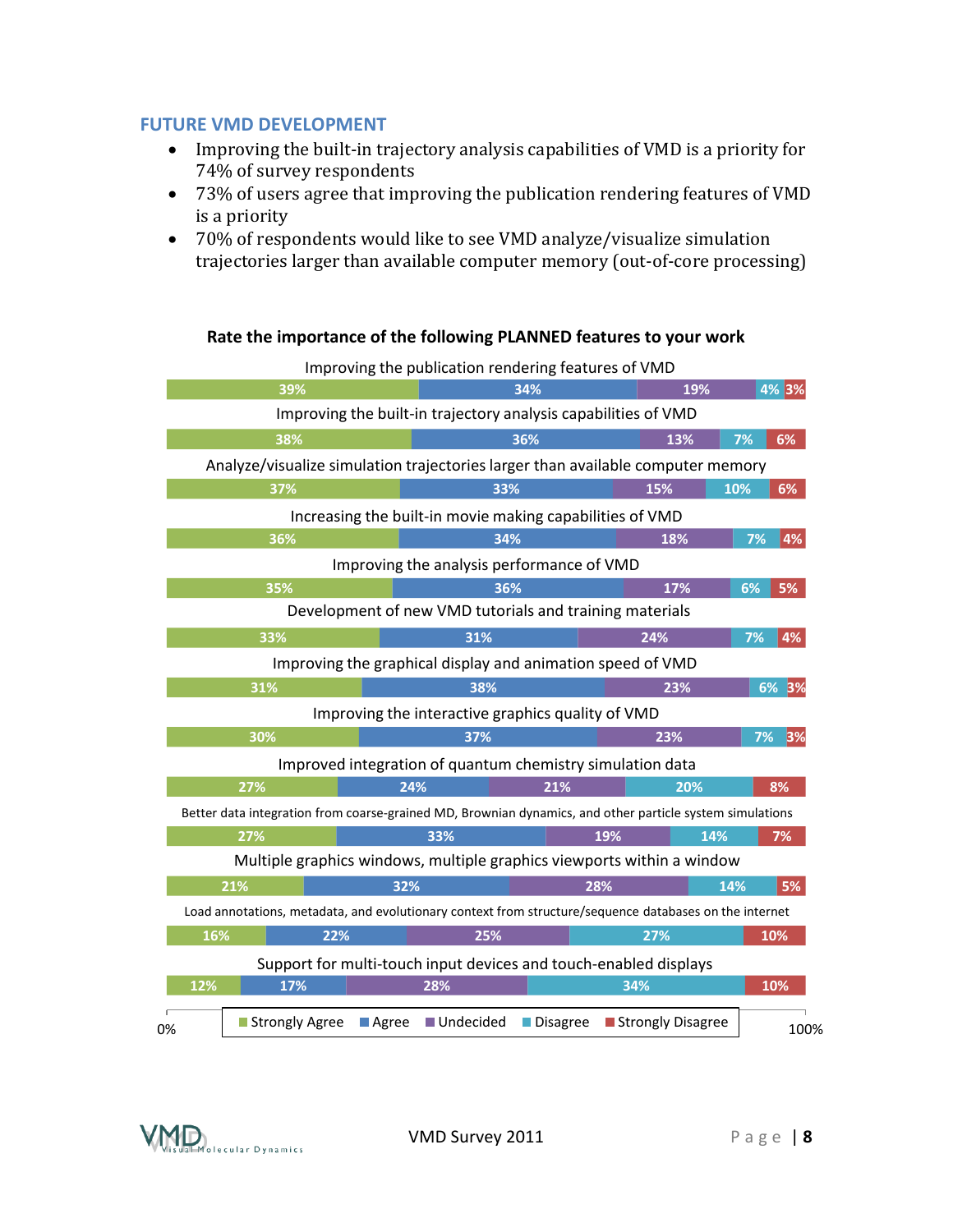#### **FUTURE VMD DEVELOPMENT, continued**

 When asked to rank the importance of planned features, users selected improving VMD's trajectory analysis capabilities, adding analysis/visualization capabilities beyond available computer memory, and improved integration of quantum chemistry simulation data as priorities



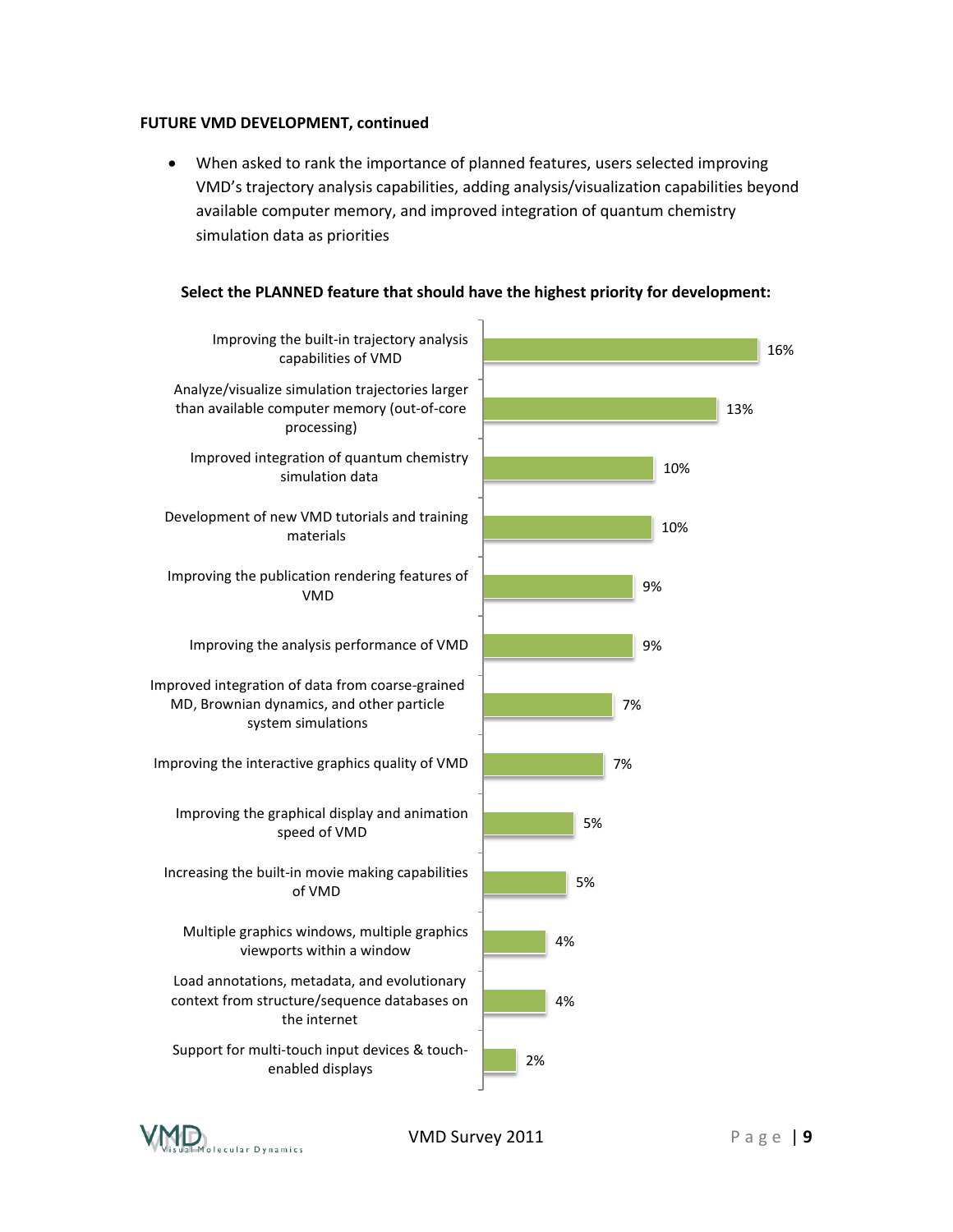# <span id="page-10-0"></span>**Survey Methodology**

Following are details about the administration of the survey, including survey method, target population, survey schedule and response rates, sample validity, and questions used on the survey.

#### <span id="page-10-1"></span>**SURVEY METHOD**

Population members received an e-mail solicitation asking them to complete an online survey, with the link to the survey containing information about the user. Participants were asked to complete all items on the survey form and submit their responses; upon submission, participants were to complete any items they had skipped, with an option to submit without doing so. After submission, users were thanked for their participation.

#### <span id="page-10-2"></span>**TARGET POPULATION AND RANDOM SAMPLE**

Users of VMD 1.8.7 (released August, 2009) and VMD 1.9 (released March, 2011), as identified via registration records, constituted the target population of the survey.

#### <span id="page-10-3"></span>**SURVEY SCHEDULE AND RESPONSE RATE**

The initial solicitation email was sent to 24,000 randomly selected users (including 16,000 who only downloaded a single version of VMD) of the 56,575 on 2 August 2011. The survey was not sent out to all 56,575 users, as it was estimated that using 24,000 would generate the needed sample. The survey was concluded 8 August 2011, by which time 934 usable responses had been received, corresponding to a 3.9% response rate.

#### <span id="page-10-4"></span>**DATA EDITING**

After review, 25 responses were removed from the dataset due to incomplete submissions, or comments made in the survey itself indicating the respondent had downloaded but not used VMD.

#### <span id="page-10-5"></span>**CONFIDENCE IN SURVEY SAMPLE SIZE**

Data editing reduced the sample size to 934 usable records. Consultation of a sample size calculator (www.surveysystem.com/sscalc.htm) indicates for a population of 56,575, the sample provides a 95% confidence level, with a  $+/-3.18%$ confidence interval. The confidence level indicates how certain one can be that the true percentage of the population would pick an answer as represented by the sample, while the confidence interval reflects a margin of error. For example, 72% of respondents in the survey sample indicated they had used the VMD tutorial. One can be 95% confident that the true percentage of the population lies between 68.82% and 75.18.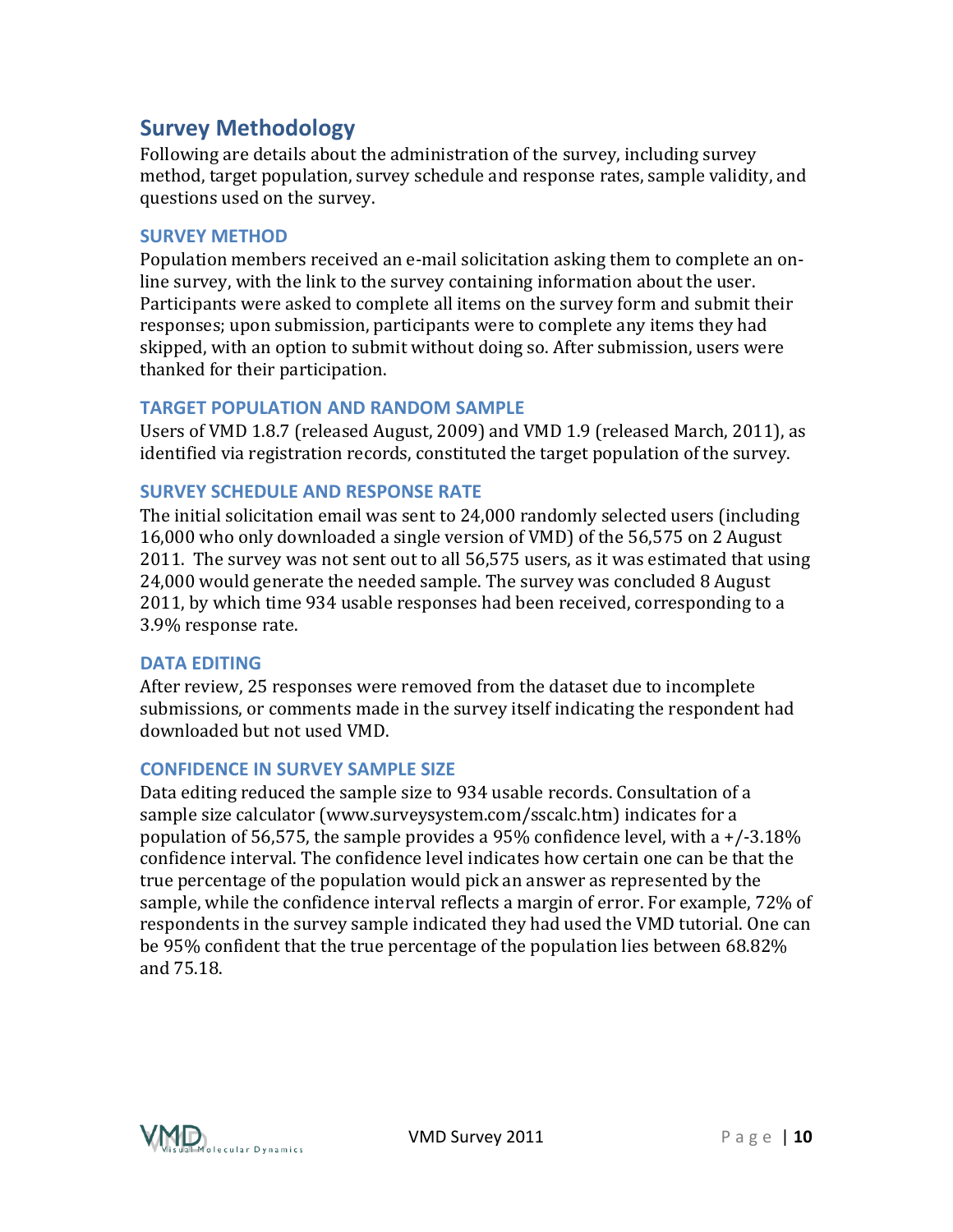# <span id="page-11-0"></span>**Survey Questions**

Following below are questions used on the survey, in the order they appeared, and with a description of the scale or response options presented for each item.

1. E-mail address: Response in text box

2. Affiliation: Response Options: Academic, Government, Industry, Non-profit, Other

3. Area of study Response in text box

4. The work I do with VMD is funded (at least partially) by NIH: Response Options: Yes, No

5. The work I do with VMD is biomedically relevant: Response Options: No, Yes - briefly describe relevance (response in text box)

6. My level of expertise in using VMD is: Scale Options: Very high, High, Average, Low, Very low

7. I use VMD for of my molecular visualization tasks: Scale Options: All, Most, Some, None

8. I primarily use VMD on: Response Options: Windows, MacOS X, Unix/Linux

9. I use VMD primarily for: Response Options: Research, Teaching, Business, Other

10. The number of people using VMD at my site is: Response Options: 1, 2-4, 5-10, 11-20, 21 or more

11. Indicate your level of agreement with the statements below: VMD is a useful program VMD is a reliable program It is easy to learn how to use VMD VMD is user friendly VMD documentation is complete The VMD-L mailing list is useful VMD user support meets my expectations I use VMD because it is free I use VMD because it is better than other programs I use VMD because the source code is available Scale Options: Strongly Agree, Agree, Undecided, Disagree, Strongly Disagree



VMD Survey 2011 P a g e | **11**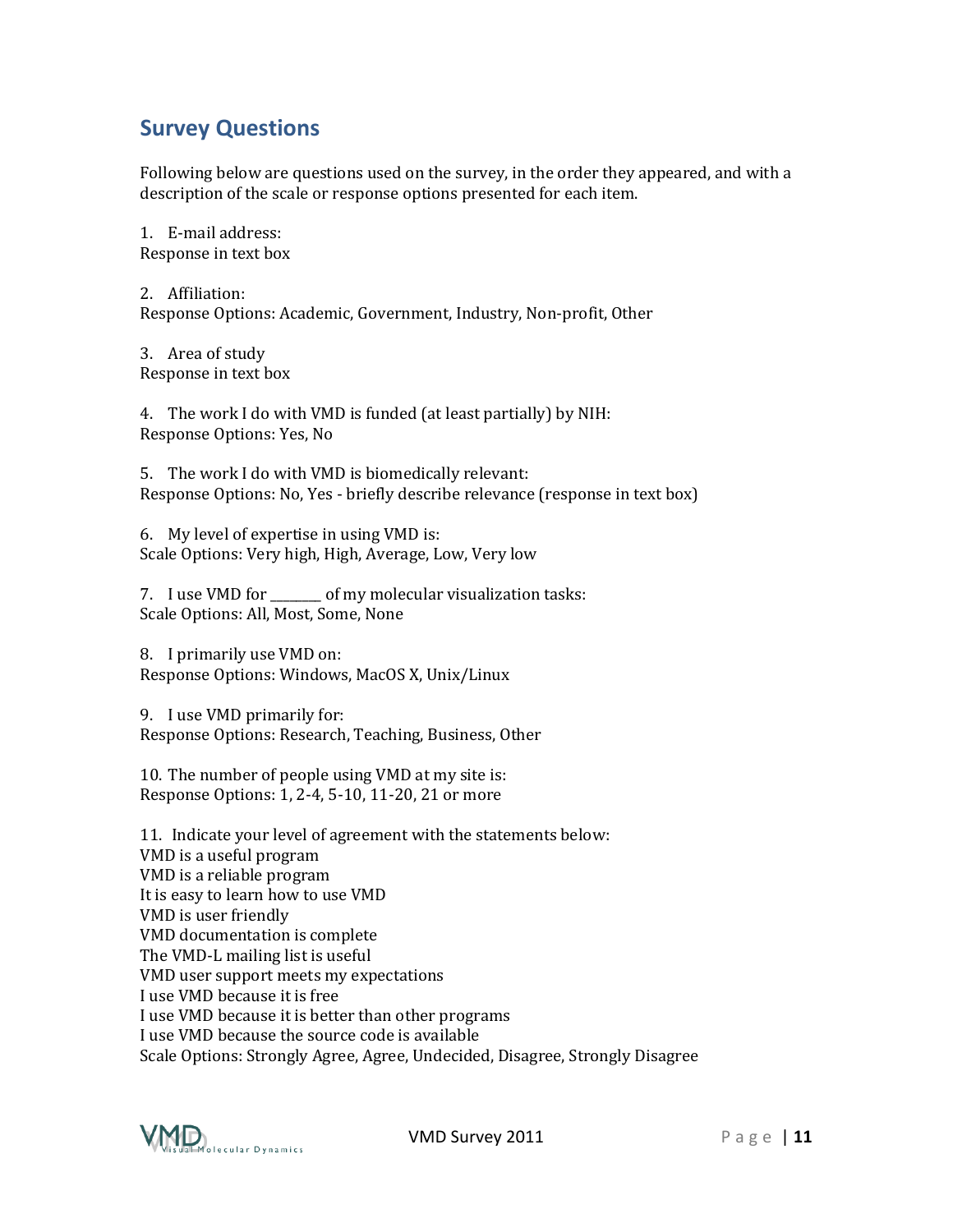12. Rate the importance of these PLANNED features to your work:

Load annotations, metadata, and evolutionary context from structure/sequence databases on the internet

Analyze/visualize simulation trajectories larger than available computer memory (out-ofcore processing)

Improving the built-in trajectory analysis capabilities of VMD

Improving the analysis performance of VMD

Improved integration of quantum chemistry simulation data

Improved integration of data from coarse-grained MD, Brownian dynamics, and other particle system simulations

Improving the interactive graphics quality of VMD

Improving the publication rendering features of VMD

Improving the graphical display and animation speed of VMD

Increasing the built-in movie making capabilities of VMD

Multiple graphics windows, multiple graphics viewports within a window

Support for multi-touch input devices and touch-enabled displays

Development of new VMD tutorials and training materials

Scale Options: Very Important, Important, Somewhat Important, Unimportant, Undecided

13. Select the PLANNED feature that should have the highest priority for development: Load annotations, metadata, and evolutionary context from structure/sequence databases on the internet

Analyze/visualize simulation trajectories larger than available computer memory (out-ofcore processing)

Improving the built-in trajectory analysis capabilities of VMD

Improving the analysis performance of VMD

Improved integration of quantum chemistry simulation data

Improved integration of data from coarse-grained MD, Brownian dynamics, and other particle system simulations

Improving the interactive graphics quality of VMD

Improving the publication rendering features of VMD

Improving the graphical display and animation speed of VMD

Increasing the built-in movie making capabilities of VMD

Multiple graphics windows, multiple graphics viewports within a window

Support for multi-touch input devices and touch-enabled displays

Development of new VMD tutorials and training materials

Response Options: participants selected one item from the above list as their top priority

14. I am a user of (check all that apply):

Response Options: AMBER, CHARMM, GROMACS, LAMMPS, NAMD, GAMESS, Gaussian, Other

15. I have used the VMD tutorial: Response Options: Yes, No

16. VMD is important to my research: Scale Options: Strongly Agree, Agree, Undecided, Disagree, Strongly Disagree

17. I am satisfied with VMD: Scale Options: Strongly Agree, Agree, Undecided, Disagree, Strongly Disagree

Wisual Molecular Dynamics

VMD Survey 2011 P a g e | **12**